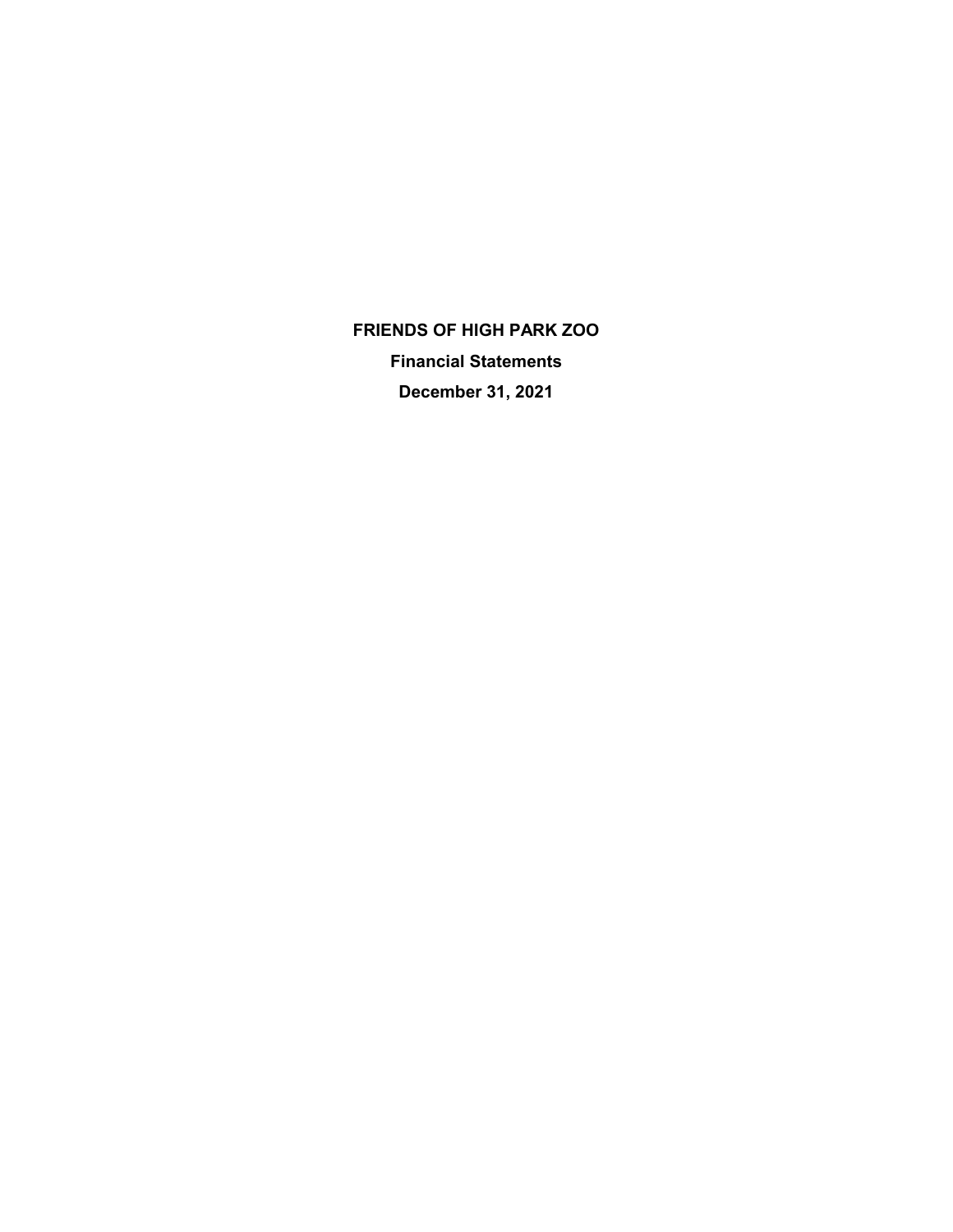## **FRIENDS OF HIGH PARK ZOO Index to Financial Statements Year Ended December 31, 2021**

|                                        | Page     |
|----------------------------------------|----------|
| INDEPENDENT AUDITOR'S REPORT           | $1 - 2$  |
| <b>FINANCIAL STATEMENTS</b>            |          |
| <b>Statement of Financial Position</b> | 3        |
| <b>Statement of Operations</b>         | 4        |
| Statement of Changes in Net Assets     | 5        |
| <b>Statement of Cash Flows</b>         | 6        |
| Notes to Financial Statements          | $7 - 10$ |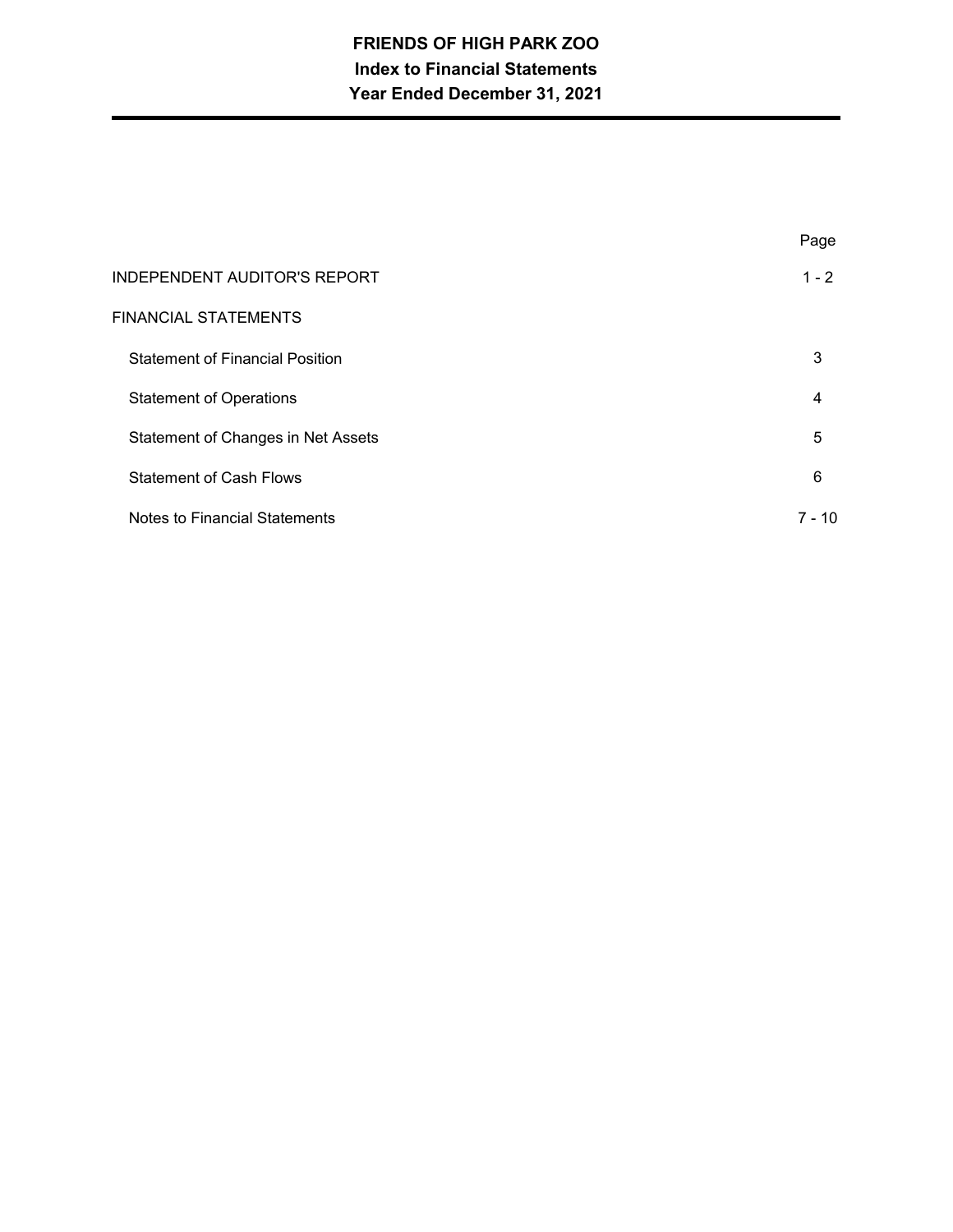

### **INDEPENDENT AUDITOR'S REPORT**

To the Board of Directors of Friends of High Park Zoo

#### *Qualified Opinion*

We have audited the accompanying financial statements of Friends of High Park Zoo, which comprise the statement of financial position as at December 31, 2021, and the statements of changes in operations, changes in net assets and cash flows for the year ended, and notes to the financial statements, including a summary of significant accounting policies and other explanatory information.

In our opinion, except for the possible effects of the matter described in the Basis of Qualified Opinion, the accompanying financial statements present fairly, in all material respects, the financial position of Friends of High Park Zoo as at December 31, 2021, and its financial performance and cash flows for the year then ended in accordance with Canadian accounting standards for not-for-profit organizations (ASNPO).

#### *Basis for Qualified Opinion*

In common with many not-for-profit organizations, Friends of High Park Zoo derives revenue from donations and fundraising activities, the completeness of which is not susceptible to satisfactory audit verification. Accordingly, verification of these revenues was limited to the amounts recorded in the records of Friends of High Park Zoo. Therefore, we were not able to determine whether any adjustments might be necessary to these revenues, excess of revenues over expenses, and cash flows from operations for the year ending December 31, 2021, and current assets, and net assets as at December 31, 2021. Our audit opinion was modified accordingly because of the possible effects of this scope limitation.

We conducted our audit in accordance with Canadian generally accepted auditing standards. Our responsibilities under those standards are further described in the Auditor's Responsibilities for the Audit of the Financial Statements section of our report. We are independent of the Organization in accordance with the ethical requirements that are relevant to our audit of the financial statements in Canada, and we have fulfilled our other ethical responsibilities in accordance with these requirements. We believe that the audit evidence we have obtained is sufficient and appropriate to provide a basis for our qualified audit opinion.

#### *Responsibilities of Management and Those Charged with Governance for the Financial Statements*

Management is responsible for the preparation and fair presentation of the financial statements in accordance with Canadian accounting standards for not-for-profit organizations, and for such internal control as management determines is necessary to enable the preparation of financial statements that are free from material misstatement, whether due to fraud or error.

In preparing the financial statements, management is responsible for assessing the Organization's ability to continue as a going concern, disclosing, as applicable, matters related to going concern and using the going concern basis of accounting unless management either intends to liquidate the Organization or to cease operations, or has no realistic alternative but to do so.

Those charged with governance are responsible for overseeing the Organization's financial reporting process.

*(continues)*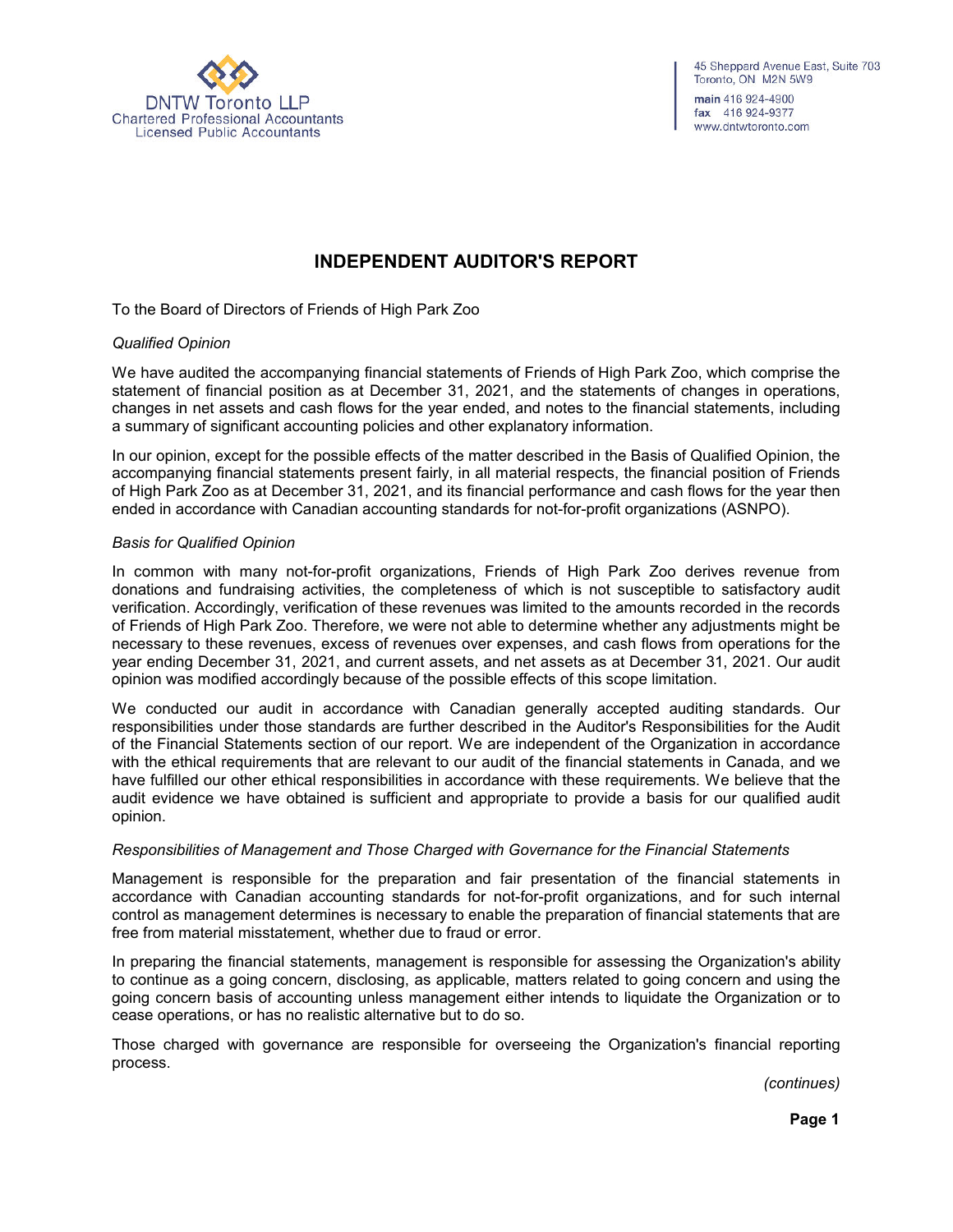#### Independent Auditor's Report to the Members of Friends of High Park Zoo *(continued)*

#### *Auditor's Responsibilities for the Audit of the Financial Statements*

Our objectives are to obtain reasonable assurance about whether the financial statements as a whole are free from material misstatement, whether due to fraud or error, and to issue an auditor's report that includes our opinion. Reasonable assurance is a high level of assurance, but is not a guarantee that an audit conducted in accordance with Canadian generally accepted auditing standards will always detect a material misstatement when it exists. Misstatements can arise from fraud or error and are considered material if, individually or in the aggregate, they could reasonably be expected to influence the economic decisions of users taken on the basis of these financial statements.

As part of an audit in accordance with Canadian generally accepted auditing standards, we exercise professional judgment and maintain professional skepticism throughout the audit. We also:

- Identify and assess the risks of material misstatement of the financial statements, whether due to fraud or error, design and perform audit procedures responsive to those risks, and obtain audit evidence that is sufficient and appropriate to provide a basis for our opinion. The risk of not detecting a material misstatement resulting from fraud is higher than for one resulting from error, as fraud may involve collusion, forgery, intentional omissions, misrepresentations, or the override of internal control.
- Obtain an understanding of internal control relevant to the audit in order to design audit procedures that are appropriate in the circumstances, but not for the purpose of expressing an opinion on the effectiveness of the Organization's internal control.
- Evaluate the appropriateness of accounting policies used and the reasonableness of accounting estimates and related disclosures made by management.
- Conclude on the appropriateness of management's use of the going concern basis of accounting and, based on the audit evidence obtained, whether a material uncertainty exists related to events or conditions that may cast significant doubt on the Organization's ability to continue as a going concern. If we conclude that a material uncertainty exists, we are required to draw attention in our auditor's report to the related disclosures in the financial statements or, if such disclosures are inadequate, to modify our opinion. Our conclusions are based on the audit evidence obtained up to the date of our auditor's report. However, future events or conditions may cause the Organization to cease to continue as a going concern.
- Evaluate the overall presentation, structure and content of the financial statements, including the disclosures, and whether the financial statements represent the underlying transactions and events in a manner that achieves fair presentation.

We communicate with those charged with governance regarding, among other matters, the planned scope and timing of the audit and significant audit findings, including any significant deficiencies in internal control that we identify during our audit.

DNTW Toronto LLP

Toronto, Ontario Chartered Professional Accountants June 6, 2022 Licensed Public Accountants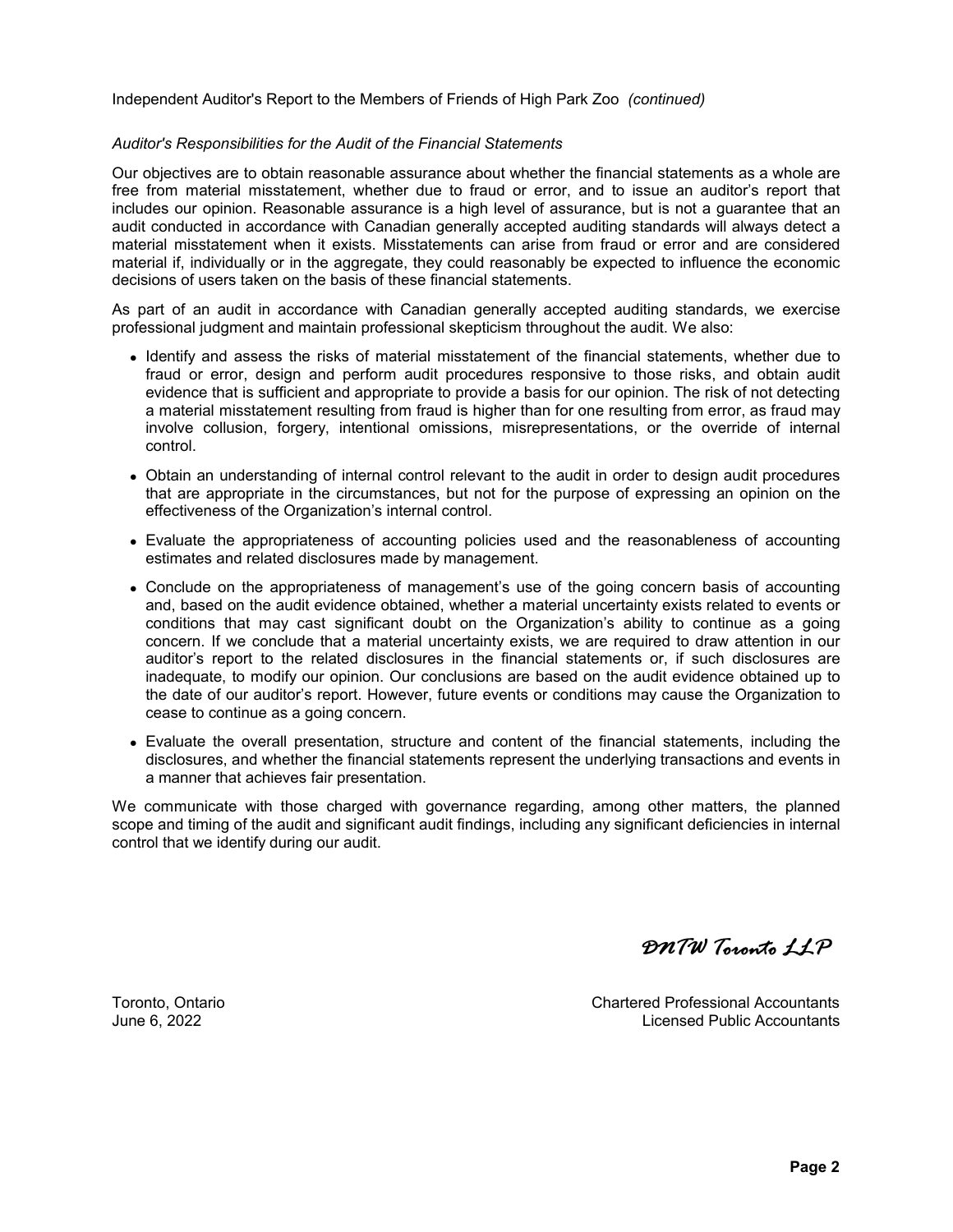## **FRIENDS OF HIGH PARK ZOO Statement of Financial Position**

**As at December 31, 2021**

|                                                                                                                         |    | 2021                                 | 2020                              |
|-------------------------------------------------------------------------------------------------------------------------|----|--------------------------------------|-----------------------------------|
| <b>ASSETS</b>                                                                                                           |    |                                      |                                   |
| <b>CURRENT</b><br>Cash (Note 5)<br>Accounts receivable (Note 3)<br>Harmonized sales tax recoverable<br>Prepaid expenses | \$ | 45,643<br>118,938<br>39,246<br>9,954 | \$<br>104,545<br>176,992<br>9,041 |
| Capital development projects (Note 4)                                                                                   |    | 213,781<br>1,042,031                 | 290,578<br>588,811                |
|                                                                                                                         | S. | 1,255,812                            | \$<br>879,389                     |
| <b>LIABILITIES</b>                                                                                                      |    |                                      |                                   |
| <b>CURRENT</b><br>Accounts payable and accrued liabilities                                                              | \$ | 21,028                               | \$<br>155,386                     |
| Deferred contributions (Note 5)                                                                                         |    | 891,716                              | 403,275                           |
|                                                                                                                         |    | 912,744                              | 558,661                           |
| NET ASSETS (Note 6)                                                                                                     |    | 343,068                              | 320,728                           |
|                                                                                                                         |    | 1,255,812                            | \$<br>879,389                     |

**APPROVED BY: Sarah Doucette (Jun 12, 2022 17:18 EDT) Director** Sarah Doucette

\_\_\_\_\_\_\_\_\_\_\_\_\_\_\_\_\_\_\_\_\_\_\_\_\_\_\_\_\_ *Director* 

See accompanying notes to financial statements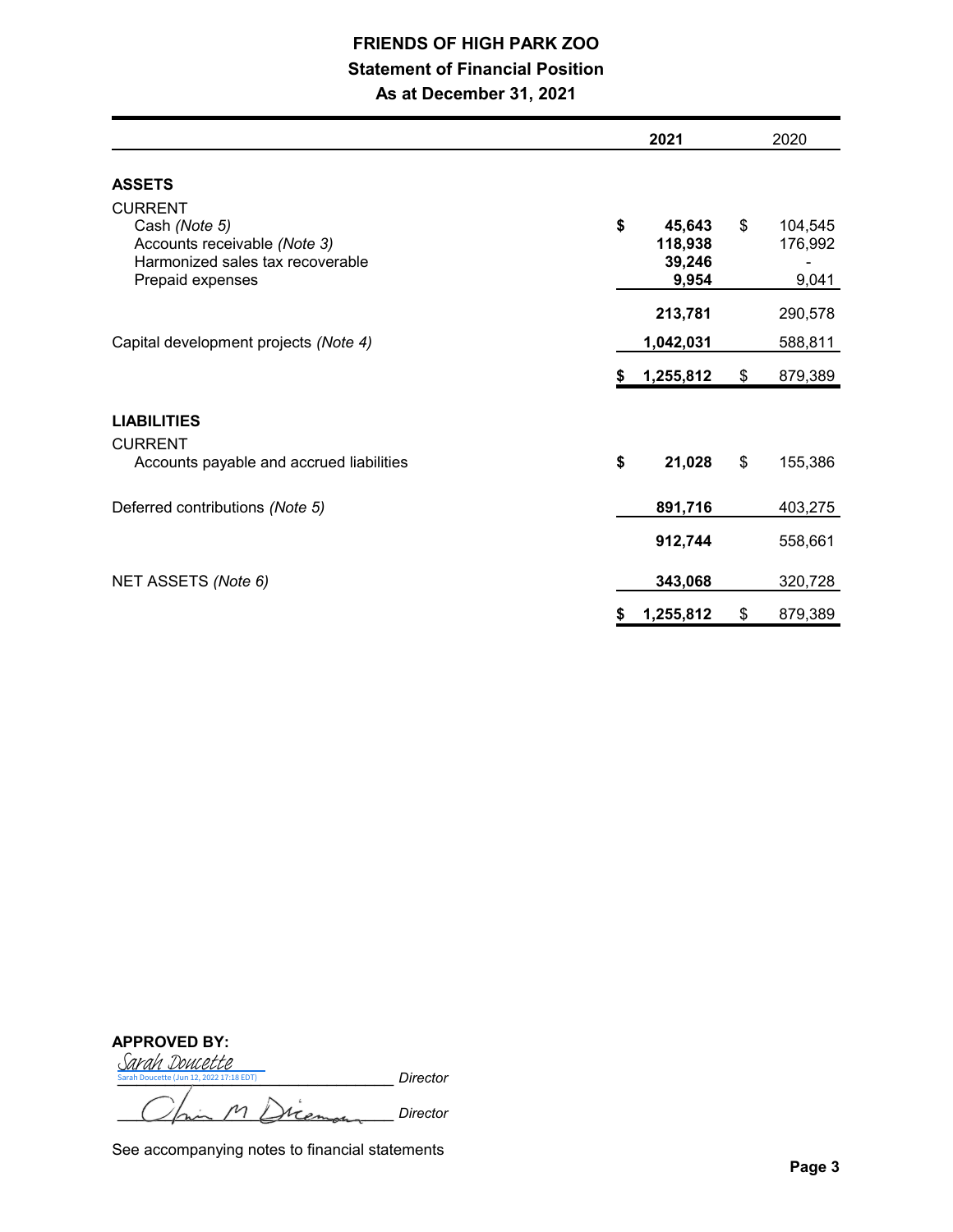## **FRIENDS OF HIGH PARK ZOO Statement of Operations Year Ended December 31, 2021**

|                                                                                                              | 2021                              | 2020                                       |
|--------------------------------------------------------------------------------------------------------------|-----------------------------------|--------------------------------------------|
| <b>CONTRIBUTIONS</b><br>Donations<br>Fundraising events<br>Grants<br>Interest income                         | \$<br>38,500<br>9,412<br>1,000    | \$<br>27,169<br>8,862<br>1,354<br>877      |
|                                                                                                              | 48,912                            | 38,262                                     |
| <b>EXPENSES</b><br>Professional fees<br>Bad debts<br>Fundraising expenses<br>Office and general<br>Insurance | 12,805<br>6,808<br>3,506<br>3,453 | 28,586<br>5,250<br>4,431<br>1,611<br>3,341 |
| <b>EXCESS (DEFICIENCY) OF CONTRIBUTIONS OVER EXPENSES</b>                                                    | \$<br>26,572<br>22,340            | \$<br>43,219<br>(4,957)                    |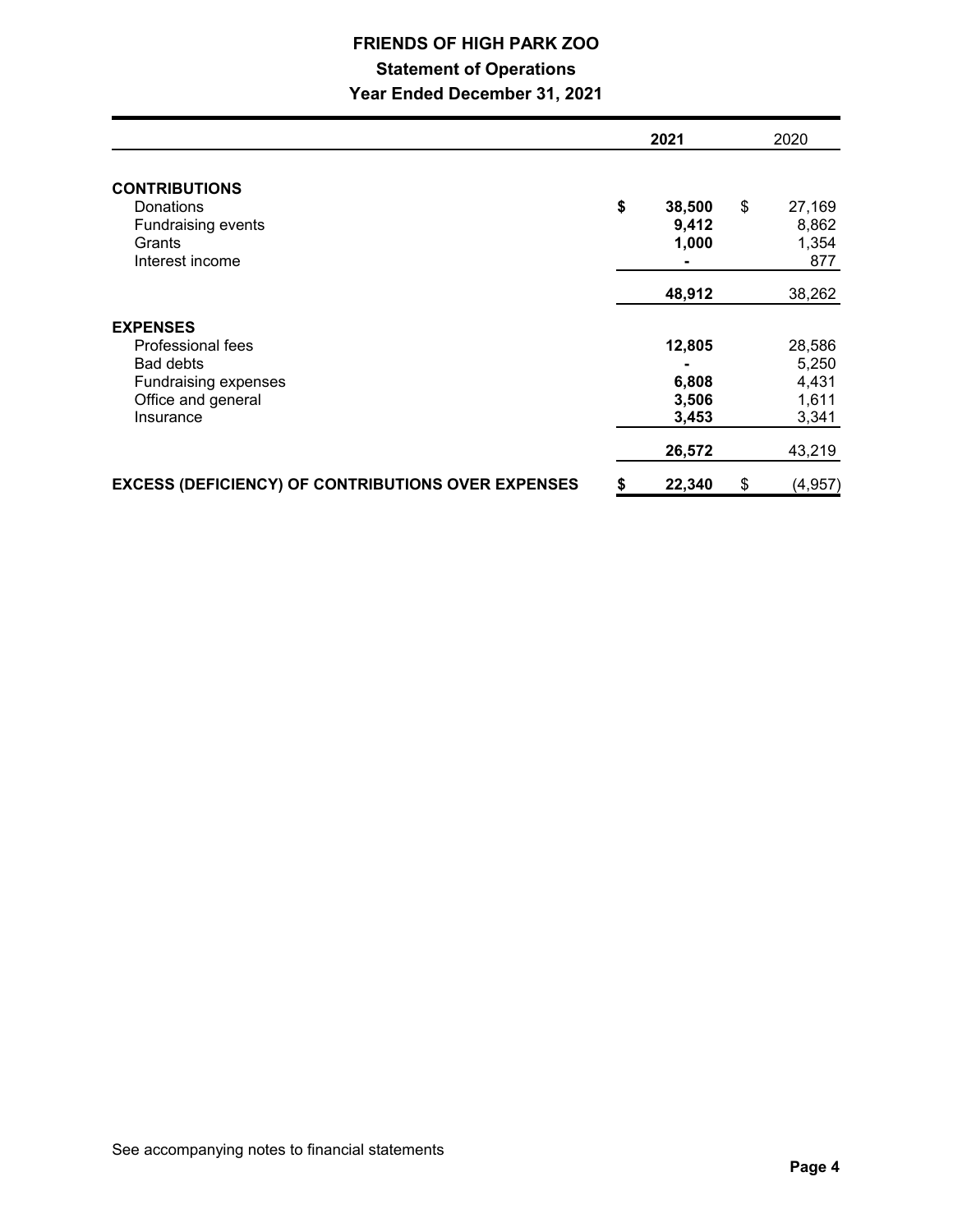## **FRIENDS OF HIGH PARK ZOO Statement of Changes in Net Assets Year Ended December 31, 2021**

|                                                           | 2021 |            | 2020 |         |
|-----------------------------------------------------------|------|------------|------|---------|
|                                                           |      |            |      |         |
| <b>NET ASSETS - BEGINNING OF YEAR</b>                     | S    | 320.728 \$ |      | 325.685 |
| <b>EXCESS (DEFICIENCY) OF CONTRIBUTIONS OVER EXPENSES</b> |      | 22.340     |      | (4.957) |
| <b>NET ASSETS - END OF YEAR</b>                           |      | 343,068    | - \$ | 320,728 |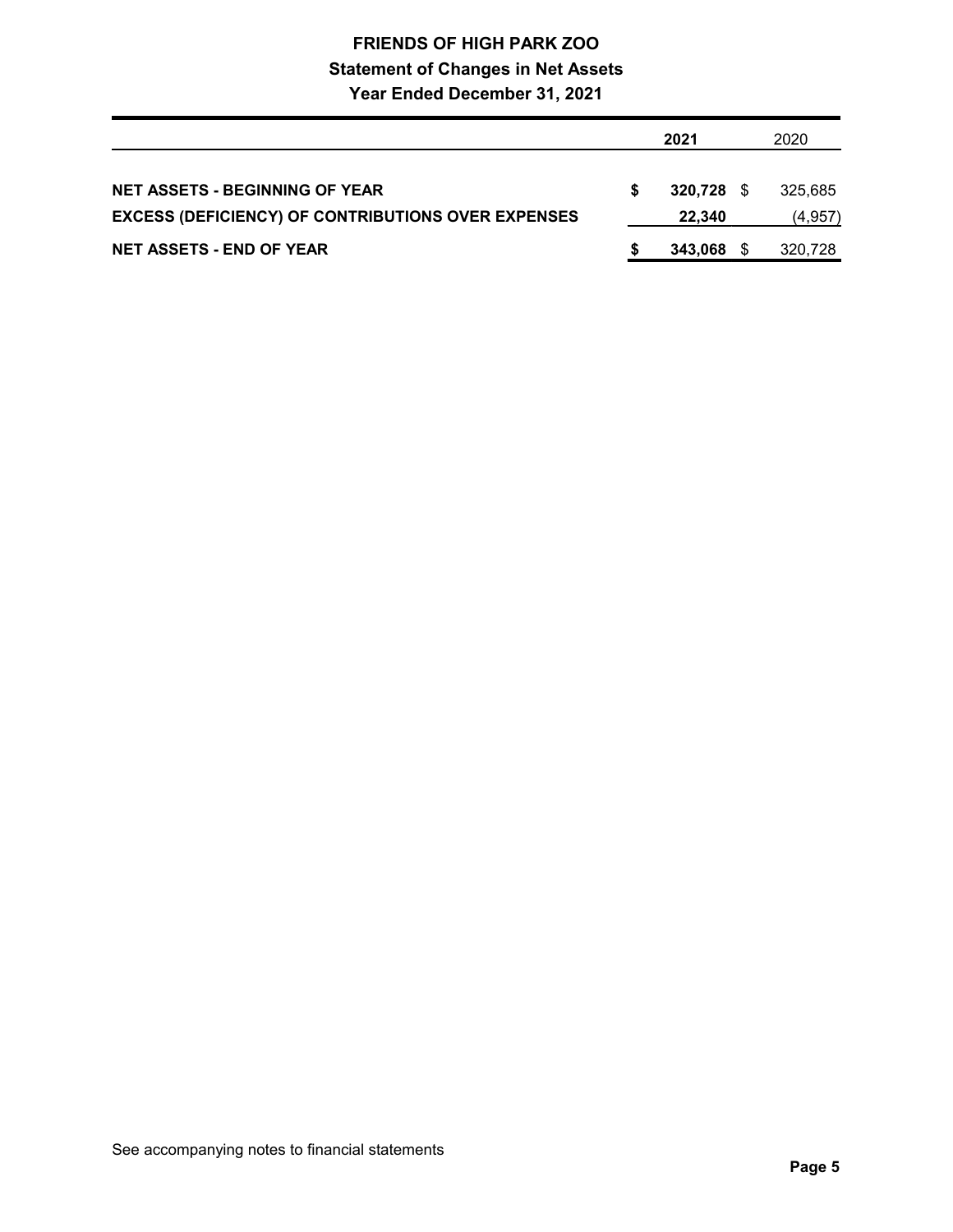## **FRIENDS OF HIGH PARK ZOO Statement of Cash Flows**

## **Year Ended December 31, 2021**

|                                                                                                                                                                                                                                 | 2021                                                             | 2020                                                           |
|---------------------------------------------------------------------------------------------------------------------------------------------------------------------------------------------------------------------------------|------------------------------------------------------------------|----------------------------------------------------------------|
| <b>CASH FLOWS FROM OPERATING ACTIVITIES</b><br>Excess (deficiency) of contributions over expenses                                                                                                                               | \$<br>22,340                                                     | \$<br>(4,957)                                                  |
| Changes in non-cash working capital:<br>Short-term investments<br>Accounts receivable<br>Prepaid expenses<br>Accounts payable and accrued liabilities<br>Deferred contributions<br>Goods and services tax payable (recoverable) | 58,054<br>(913)<br>(134, 358)<br>488,441<br>(39, 246)<br>371,978 | 104,698<br>(128, 134)<br>(96)<br>137,825<br>138,029<br>252,322 |
| NET CASH PROVIDED BY OPERATING ACTIVITIES                                                                                                                                                                                       | 394,318                                                          | 247,365                                                        |
| <b>INVESTING ACTIVITY</b><br>Capital development projects<br>CASH USED IN INVESTMENT ACTIVITY                                                                                                                                   | (453, 220)<br>(453, 220)                                         | (284,816)<br>(284, 816)                                        |
| <b>NET (DECREASE) INCREASE IN CASH</b>                                                                                                                                                                                          | (58, 902)                                                        | (37, 451)                                                      |
| Cash - beginning of year                                                                                                                                                                                                        | 104,545                                                          | 141,996                                                        |
| Cash - end of year                                                                                                                                                                                                              | \$<br>45,643                                                     | \$<br>104,545                                                  |
| <b>CASH CONSISTS OF:</b><br>Cash                                                                                                                                                                                                | \$<br>45,643                                                     | \$<br>104,545                                                  |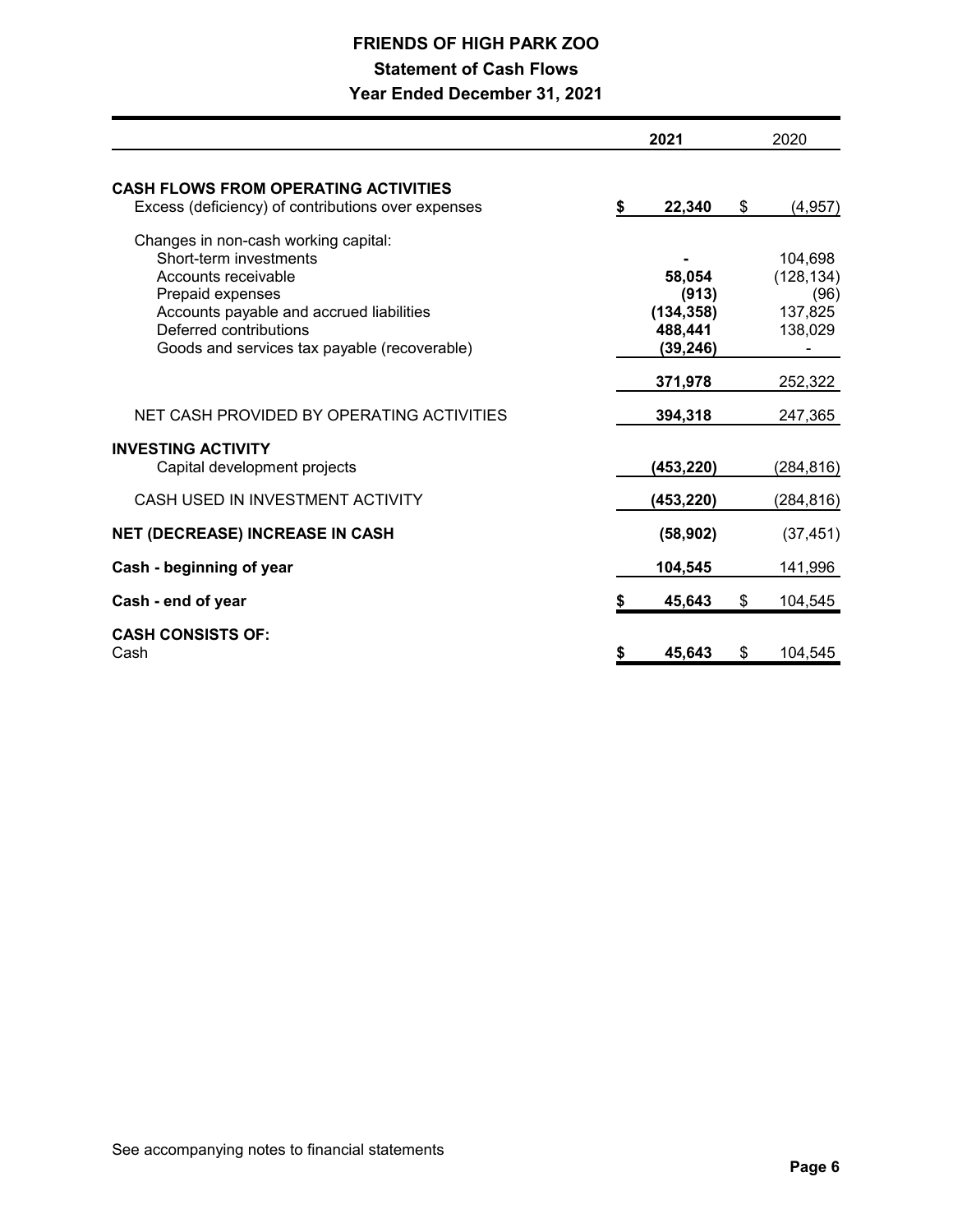#### **1. PURPOSE OF THE ORGANIZATION**

Friends of High Park Zoo (the "Organization") is a non-profit organization dedicated to the ongoing operation and the enhancement of programs and facilities for educational and recreational projects at High Park Zoo. The Organization was formed to raise the necessary funds to ensure that High Park Zoo, which was founded in 1893, could continue its operations. On January 30, 2014, the City of Toronto approved the restoration of operating funding effective January 1, 2014.

The Organization was incorporated without share capital under the laws of the Province of Ontario on March 15, 2012 and is exempt from income tax under section 149 of the Income Tax Act, however the Organization commenced its activities from February 1, 2012.

Effective February 10, 2021, the Organization was granted the tax-exempt status as a registered charity under the Income Tax Act.

#### **2. SUMMARY OF SIGNIFICANT ACCOUNTING POLICIES**

#### Basis of presentation

These financial statements have been prepared in accordance with Canadian accounting standards for not-for-profit organizations ("ASNPO") applied in Part III of the Chartered Professional Accountants of Canada Handbook. Outlined below are those policies considered particularly significant by the Organization.

#### Revenue Recognition

The Organization follows the deferral method of accounting for revenue. Restricted contributions for expenses of one or more future periods are deferred and recognized as revenue in the same period or periods as the related expenses are recognized. Restricted contributions for expenses of the current period are recognized as revenue in the current period.

Contributions receivable (including grants and pledged donations) are recognized as an asset when the amount to be received can be reasonably estimated and ultimate collection is reasonably assured over the term specified by the donor.

Interest income is recognized as revenue when earned.

#### Short-term Investments

Short term investments consist of guaranteed investment certificates and are accounted for at cost. Short term investment income is charged to investment income and is included in the revenues.

#### Capital Development Projects

Capital development projects consist of the costs incurred by the Organization related to projects in which the Organization has partnered with the City of Toronto to make significant capital improvements to High Park Zoo.

Upon completion of the capital development projects, the costs incurred by the Organization in completing the capital development projects will be amortized over the remaining useful life of the assets.

*(continues)*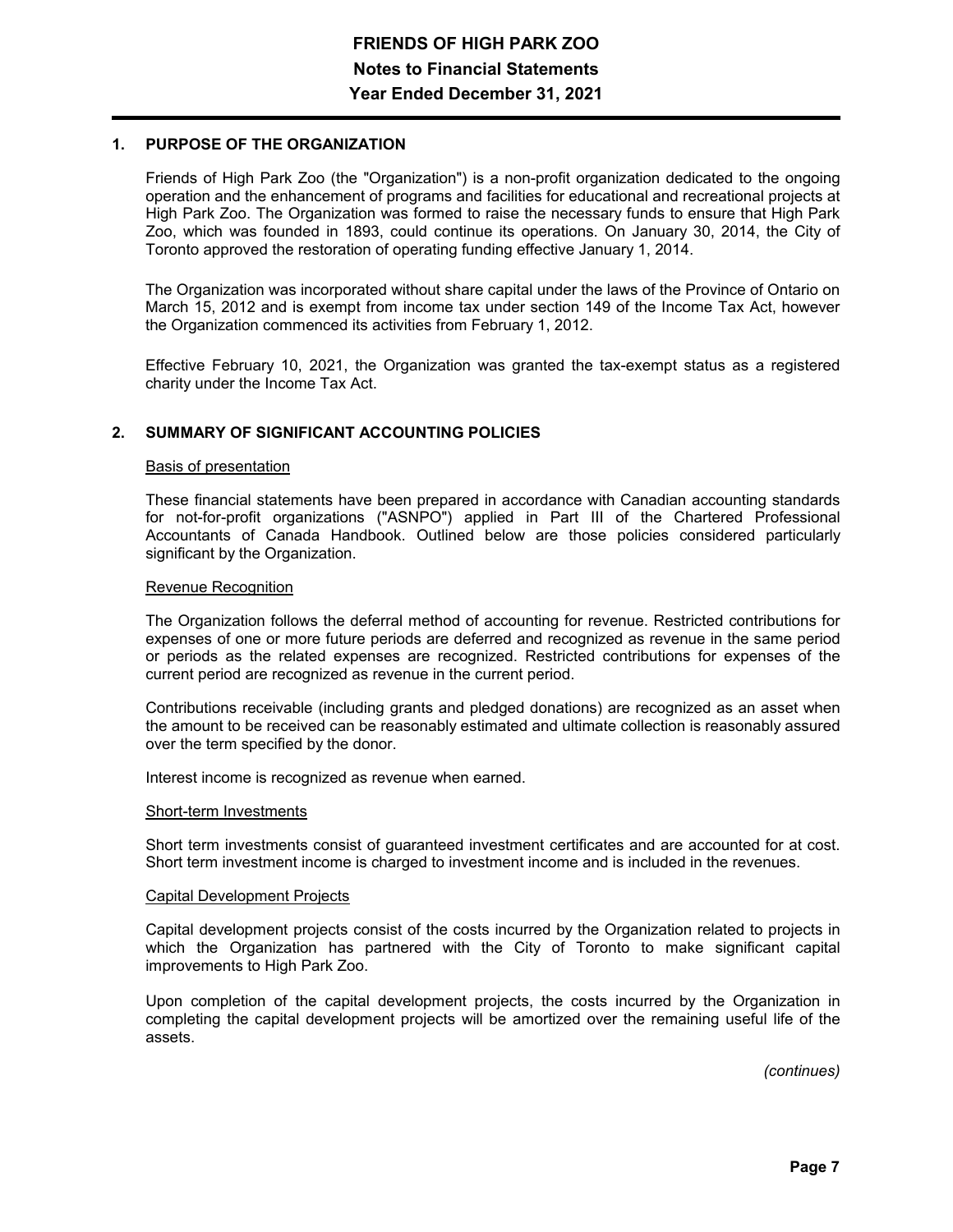#### **2. SUMMARY OF SIGNIFICANT ACCOUNTING POLICIES** *(continued)*

#### Impairment of Long-Lived Assets

In the event that facts and circumstances indicate that the carrying value of long-lived assets may be impaired the Organization performs an evaluation of the future recoverability. If the evaluation indicates that the carrying value of an asset is not recoverable from undiscounted cash flows attributable to the asset, then an impairment loss is measured by comparing the carrying amount of the asset to its fair value.

#### Financial Instruments

The Organization initially measures its financial assets and financial liabilities at fair value. The Organization subsequently measures all of its financial assets and financial liabilities at amortized cost, with the exception of investments with a quoted market price in an active market which are subsequently measured at fair value. Financial assets measured at amortized cost include cash and account receivable. Financial liabilities measured at amortized cost include accounts payable and accrued liabilities.

#### Donated Goods and Services

Donated goods and services and all other in-kind donations are recognized only when the fair market value of such services or materials can be reasonably estimated and when the materials and services are used in the normal course of the Organization's operations and would otherwise have been purchased. Services provided by volunteers are not recorded in these financial statements as the value of these services cannot be readily determined. However, the good & services for which fair market value is available have been recognized in the financial statements.

#### Use of Estimates

The preparation of financial statements requires management to make estimates and assumptions that affect the reported amounts of assets and liabilities and disclosure of contingent assets and liabilities at the date of the financial statements and the reported amounts of revenue and expenses during the year. Actual results could differ from those estimates.

#### **3. ACCOUNTS RECEIVABLE**

|                 |    | 2021    |    | 2020    |  |
|-----------------|----|---------|----|---------|--|
| DonateTO        | \$ | 107,817 | \$ | 102,925 |  |
| City of Toronto |    | 10,971  |    | 65,105  |  |
| Sponsorships    |    | 150     |    | 7,607   |  |
| Grants          |    |         |    | 1,355   |  |
|                 | S  | 118,938 | S  | 176,992 |  |

Accounts receivable from DonateTO consist of \$30,000 (2020: \$30,000) in funds which had been transferred from Toronto Parks and Trees Foundation, and \$72,925 (2020: \$72,925) of donations which the City of Toronto had collected on behalf of the Organization.

The accounts receivable from DonateTO and the City of Toronto have been restricted for use in the Master Expansion Plan - High Park Recreational Trail and the Llama and Capybara Building Rehabilitation Project, respectively.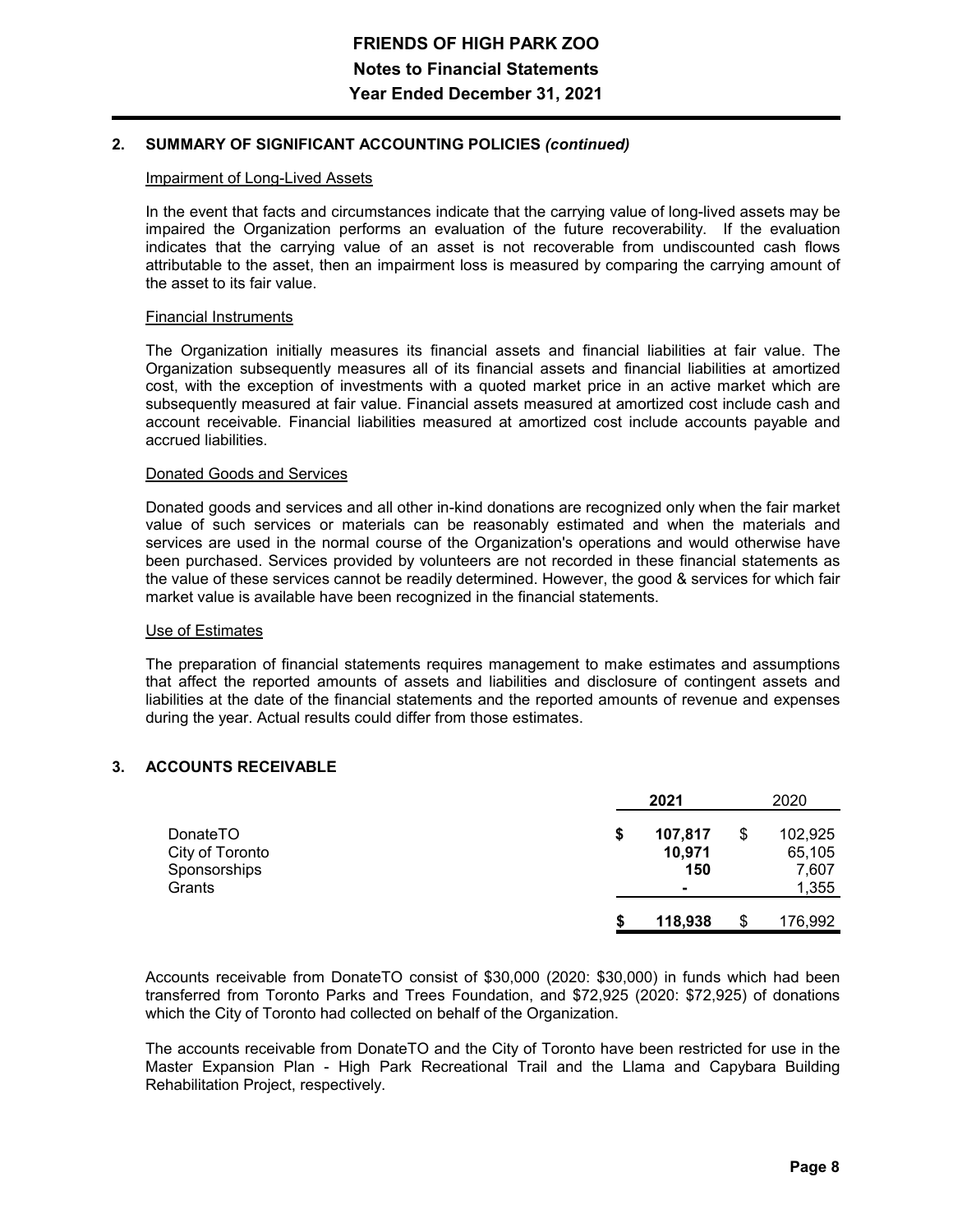#### **4. CAPITAL DEVELOPMENT PROJECTS**

|                                                                                                            | 2021               |   | 2020               |
|------------------------------------------------------------------------------------------------------------|--------------------|---|--------------------|
| Llama and Capybara Building Rehabilitation Project<br>Master Expansion Plan - High Park Recreational Trail | 775.831<br>266,200 | S | 322.611<br>266,200 |
|                                                                                                            | 1,042,031          | S | 588.811            |

The Organization's current construction and licence agreement with the City of Toronto grants the right to enter the licensed area to complete agreed upon work to the premises and carry out fundraising activities until December 31, 2021. The agreement was renewed for five years until December 31, 2026 subsequent to year-end.

The Llama and Capybara Building Rehabilitation Project is expected to be completed in fiscal 2022.

The Master Expansion Plan - High Park Recreational Trail is expected to be completed in fiscal 2024.

#### **5. DEFERRED CONTRIBUTIONS**

|                                                                                       |   | 2021                      | 2020                                |
|---------------------------------------------------------------------------------------|---|---------------------------|-------------------------------------|
| DEFERRED CONTRIBUTIONS, beginning of year<br>Restricted grants and donations received | S | 403,275<br>488,441        | 265,246<br>138,029                  |
| Restricted grants and donations recognized as revenue                                 |   | 891,716<br>$\blacksquare$ | 403,275<br>$\overline{\phantom{0}}$ |
| DEFERRED CONTRIBUTIONS, end of year                                                   |   | 891,716                   | 403,275                             |

Deferred contributions consist of donations of \$891,716. Of the total, \$608,545 and \$283,171 were received for the Llama and Capybara Building Rehabilitation Project and the Master Expansion Plan - High Park Recreational Trail, respectively. Upon completion of these projects, the deferred contributions will be recognized as revenue on the same basis as the amortization of the related assets. As of December 31, 2021, the capital development projects are in development stage and, thus, no revenue has been recognized from this restricted donation.

Of this total, \$113,471 (2020: \$168,029) of the restricted contribution are included in account receivable as mentioned in Note 4 and \$32,160 (2020: \$25,624) is included under cash.

#### **6. NET ASSETS**

The Board of Directors has exercised their discretion and decided to invest the Organization's unrestricted funds towards capital development projects. Net assets have have been allocated as follows:

|                                                          | 2021               |   | 2020              |
|----------------------------------------------------------|--------------------|---|-------------------|
| Unrestricted<br>Invested in capital development projects | 112.338<br>230,730 | S | 89.998<br>230,730 |
|                                                          | 343,068            | S | 320,728           |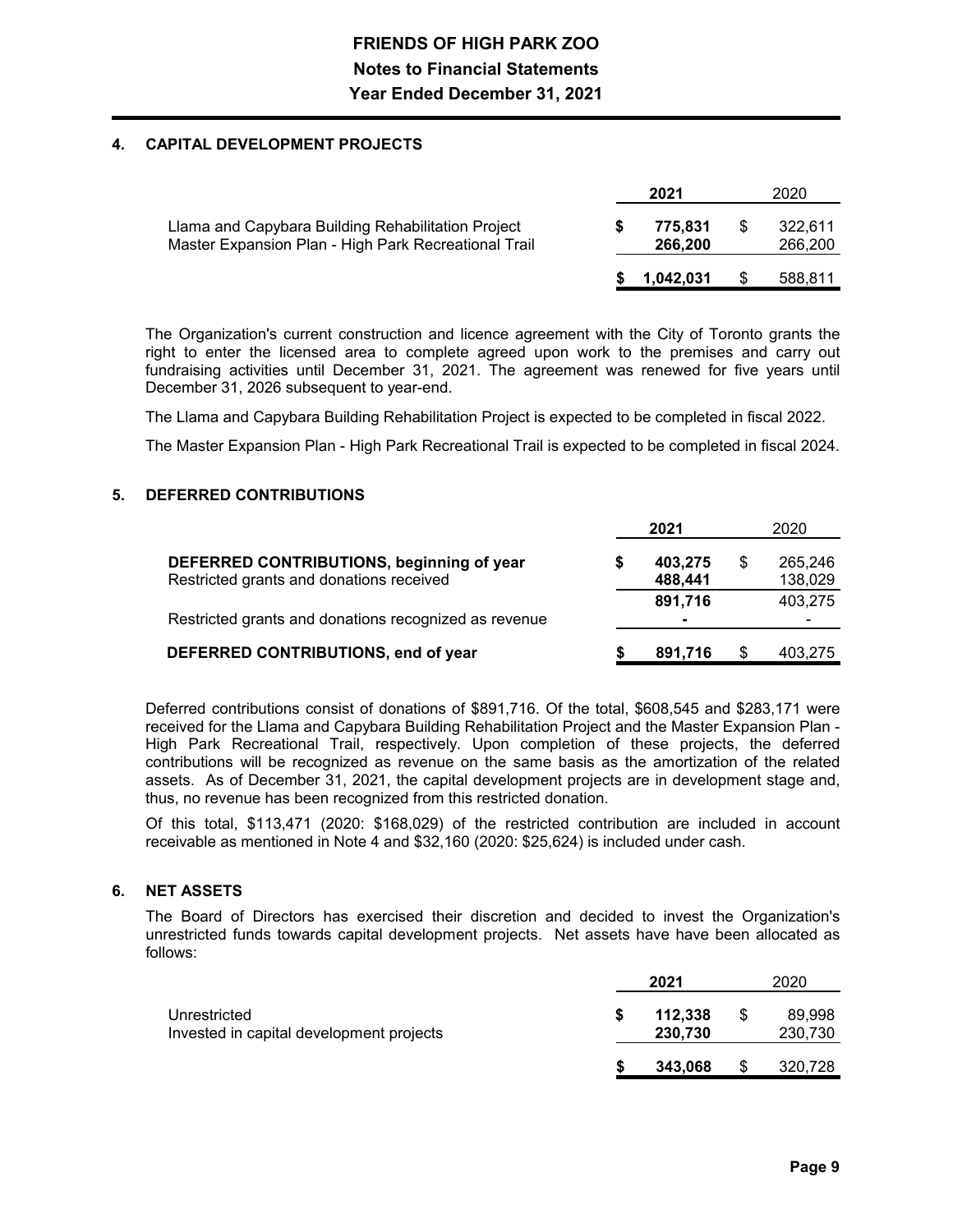#### **7. SIGNIFICANT EVENTS**

The Organization has an agreement with the City of Toronto ("City") for a capital development project to be undertaken in the Llama and Capybara animal attraction area at High Park Zoo. Under the terms of this Construction and License Agreement, dated January 2017, and the related amending agreement, dated August 2020, the Organization has been granted \$543,000 for the purpose of the Llama and Capybara Building Rehabilitation Project provided that the Organization uses its own \$224,000 prior to receiving the funds from the City on the terms and conditions acceptable to the General Manager and the City Solicitor. In 2021, the City granted an additional \$10,546 for electrical rehabilitation of the Llama and Capybara building.

As of December 31, 2021, the Organization has spent \$261,546 of their own funds raised towards this project and has claimed the entire amount of \$553,546 committed by the City of Toronto, out of which \$10,546 is outstanding at year-end.

#### **8. RISK MANAGEMENT**

Unless otherwise noted, it is management's opinion that the Organization is not exposed to significant interest or market risks through its financial instruments.

#### Credit Risk

Credit risk refers to the risk that a counterparty may default on its contractual obligations resulting in a financial loss. The Organization is exposed to credit risk with respect to funds receivable from various funding partners.

#### Liquidity Risk

Liquidity risk is the risk that an entity will encounter difficulty in meeting obligations associated with financial liabilities. The Organization's liquidity risk relates to its accounts payable and accrued liabilities. The amounts and exposure to this risk are minimal as the liabilities are small in comparison to the cash available.

#### **9. COVID-19 PANDEMIC**

In 2020, there was a global outbreak of COVID-19 (coronavirus), which has had a significant impact on businesses through the restrictions put in place by the Canadian, provincial and municipal governments regarding travel, business operations and isolation/quarantine orders. The Organization's operations were impacted by COVID-19 due to stay-at-home orders and travel restrictions, resulting in less traffic to the Organization and fewer on-site donations. Additionally, COVID-19 restrictions have created difficulties for the Organization to raise fund through fundraising events, resulting in decreased donations from fundraising events. At this time, it is unclear the extent of the impact of the COVID-19 outbreak may have on the Organization as this will depend on future developments that are highly uncertain and that cannot be predicted with confidence. These uncertainties arise from the inability to predict the ultimate geographic spread of the disease, and the duration of the outbreak, including the duration of travel restrictions, business closure or disruptions, and isolation/quarantine measures that are currently, or may be put, in place by Canada and other countries to fight the virus.